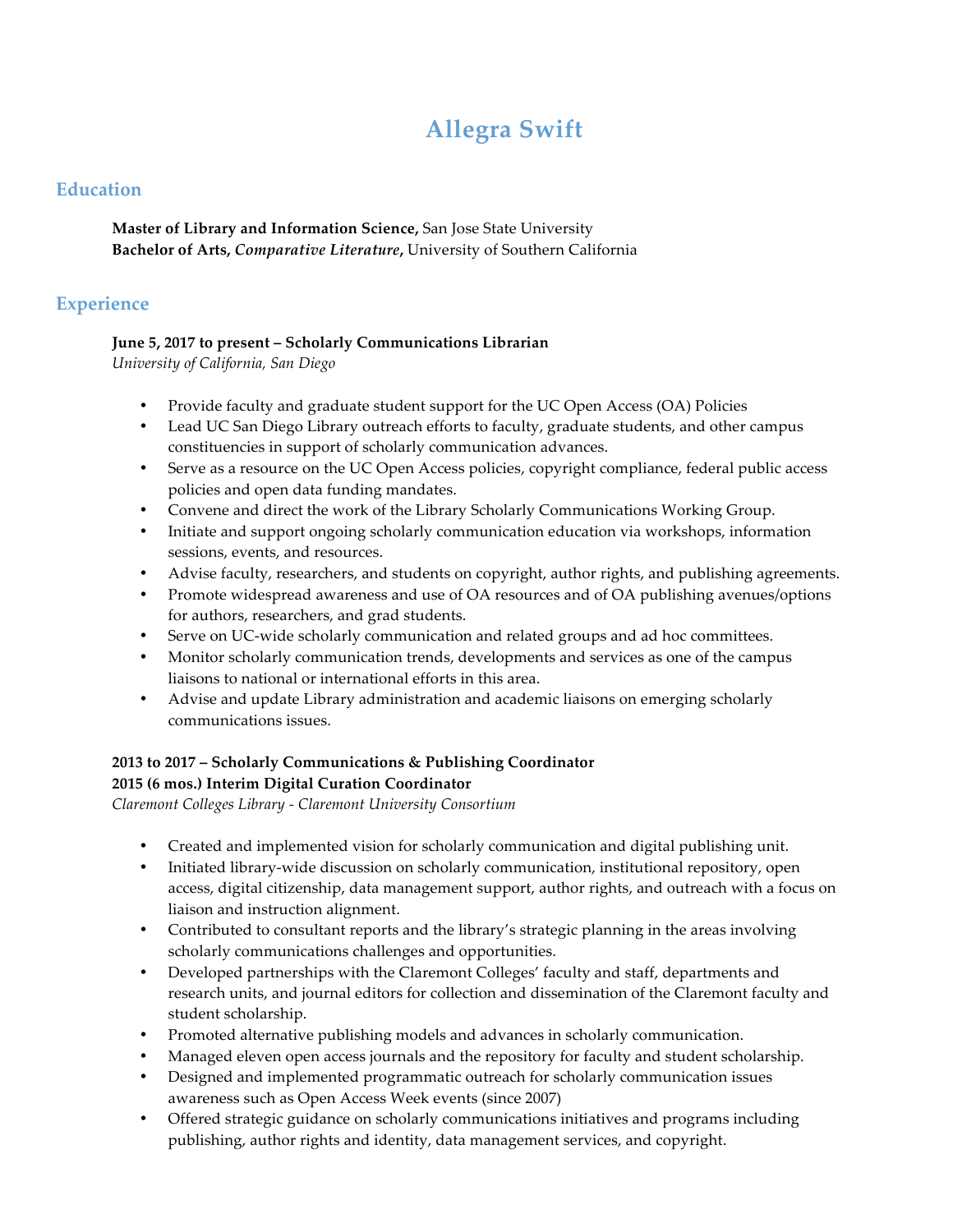#### **2010 to 2013 - Digital Initiatives Librarian**

*Claremont Colleges Library - Claremont University Consortium* 

- Lead migration of institutional repository and journals to another digital asset management system.
- Set policy for digital initiatives and programs; facilitated growth of the digital library and expansion of publishing services.
- Responsible for the design, specification, implementation, and management of web-based services in support of digital scholarship.
- Lead implementation of campus and department senior theses deposit policies, education and outreach. Delivered curriculum integration support and digital literacy instruction for faculty and students.
- Lead and advised on open access publishing issues, retention of author rights and federal funding compliance requirements, and explore the use of bibliographic metrics and systems to evaluate personal research impact.
- Manages and coordinates CDI's social media accounts to publicize activities and current events
- Contributed to consultant reports and the library's strategic planning in the areas involving digital initiatives challenges and opportunities.

#### **2007-2010 - Metadata and Scholarly Communications Librarian**

*Claremont Colleges Library - Claremont University Consortium* 

- Provided leadership in the management, enhancement, and ongoing assessment of existing and future digital publishing services.
- Collaborated with subject and technical specialists within the library and across the colleges to create, maintain, and steward digital collections.
- Actively sought out new content, users, and partnerships.
- Planned, designed and implemented programmatic events that engage the Claremont Colleges and library community.
- Supervised and trained a special collections cataloger and two newly re-assigned metadata librarians*.*
- Lead implementation of and promoted faculty participation in the institutional repository.
- Acquired and developed new digital collections created by and for Claremont Colleges' academic community.
- Created guidelines, documentation, and outreach material for Claremont Colleges Digital Library.

#### **2006 to 2007 - Metadata Librarian**

*Claremont Colleges Library - Claremont University Consortium* 

- Created bibliographic and metadata records for the Claremont Colleges Digital Library collections.
- Provided library-wide leadership relating to metadata production for description, access, administration, and preservation of digital library materials.
- Developed workflows and train staff in non-MARC metadata creation, crosswalks, and maintenance.
- Created, edited, and maintained metadata data dictionaries and local best practices.
- Served as metadata consultant to projects around campus, including working with library and campus groups to implement metadata standards, providing tutorials and workshops.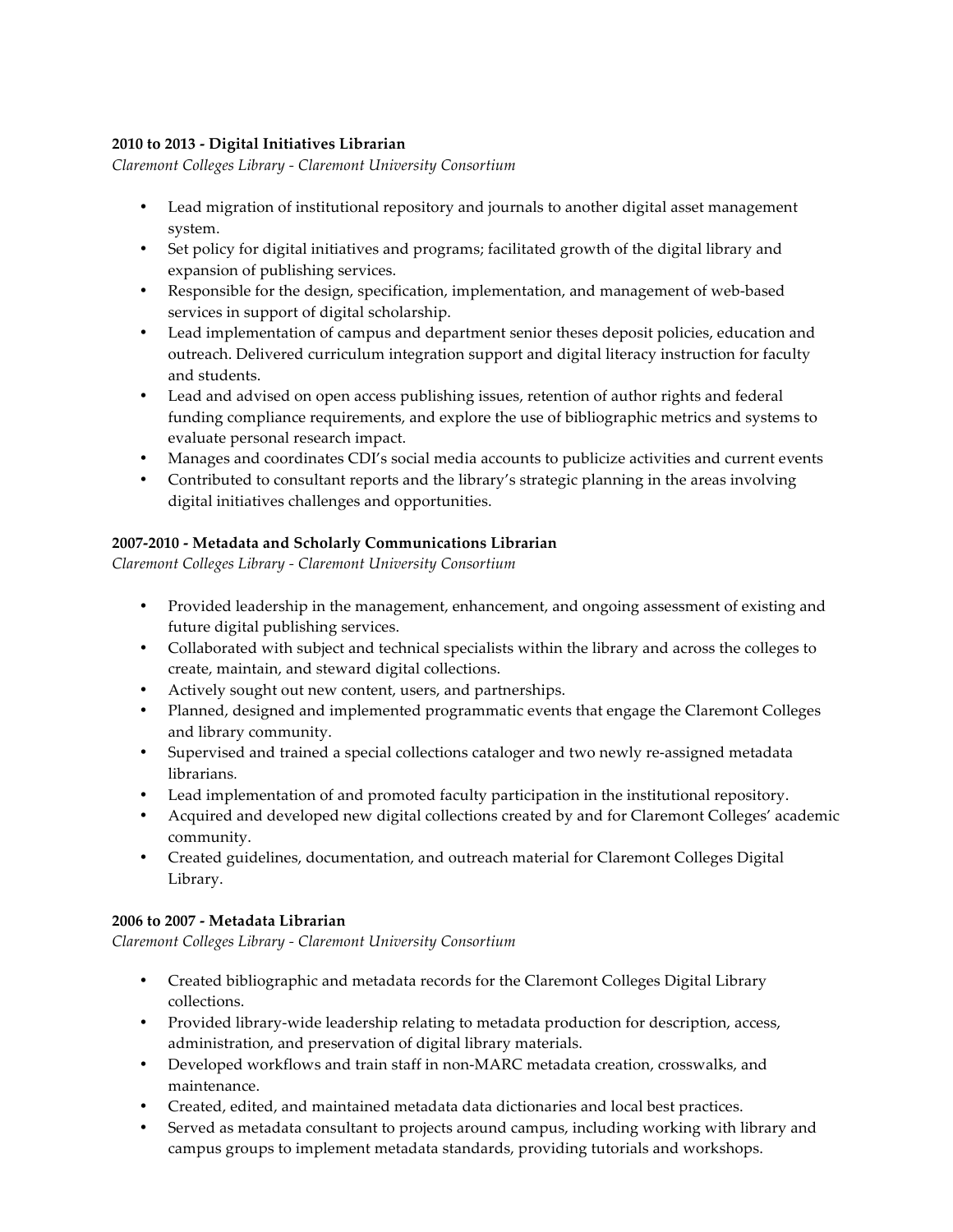#### **January 2005 to July 2006** *-* **Volunteer Intern**

*Special Collections - UCLA Digital Library and Music Library*

- Re-housed materials according to archival best practices, arrange and describe special collections.
- § Created EAD finding aids for the Online Archive of California (OAC) according to DACS.
- § Scanned and digitized material, created metadata according to Dublin Core standards.
- Generated archival tiffs, jpeg and gif derivatives of digital objects.
- Uploaded digital image files and metadata to UCLA Digital Library.
- Linked digital objects to finding aid.
- Assisted with selection of materials to be used in exhibits.
- § Created Special Collections building survey and site assessment for physical preservation.

#### **January 2004 to July 2006** *-* **Library Assistant III (Grant funded, then FTE)**

*Social Sciences, Humanities and Arts Acquisitions Department – UCLA Young Research Library* 

- § Managed records for archival print copy of online journals for the University of California Shared Collection and California Digital Library (CDL).
- Prepared CDL journals for archival storage in the Shared Regional Library Facility (SRLF).
- Received incoming publications, created and maintained catalog holdings records using Marc 21 standards, created and maintained acquisitions records, and tracked and claimed missing issues.
- Collaborated with CDL staff, Cataloging Center, SRLF and Acquisitions staff in devising and implementing standards and best practices for the Shared Print Collection.
- Served on Technical Processing Advisory Committee; created predictive patterns for serials.
- § Tested complex patterns for the Technical Processing Advisory Committee.

#### **August 2003 to January 2004 -Temporary Records Management Assistant**

*Law Library – Arnold & Porter LLP* 

- § Organized incoming records according to legal case and form.
- § Incorporated document records into database hierarchy.
- § Assigned documents appropriate file locations.
- Managed documents of assigned legal cases from receipt to request.

#### **June 2003 to August 2003** *-* **Library Assistant Intern**

*Law Library – Paul Hastings, LLP* 

- **•** Assessed library holdings to identify missing physical items and cataloging needs.
- § Prepare catalog records for migration by correcting and updating holdings records.
- **•** Research and correct citations for attorney authored books and articles.

#### **September 2002 to June 2003** *-* **Library and Resource Center Assistant**

*Library – Skirball Cultural Center*

- § Completed copy cataloging as needed for library collection.
- Supervised computer and equipment use by patrons and staff.
- Assisted patrons and staff with online searches and reference.
- § Designed and performed Children's Storytime Hour in collaboration with Education Department.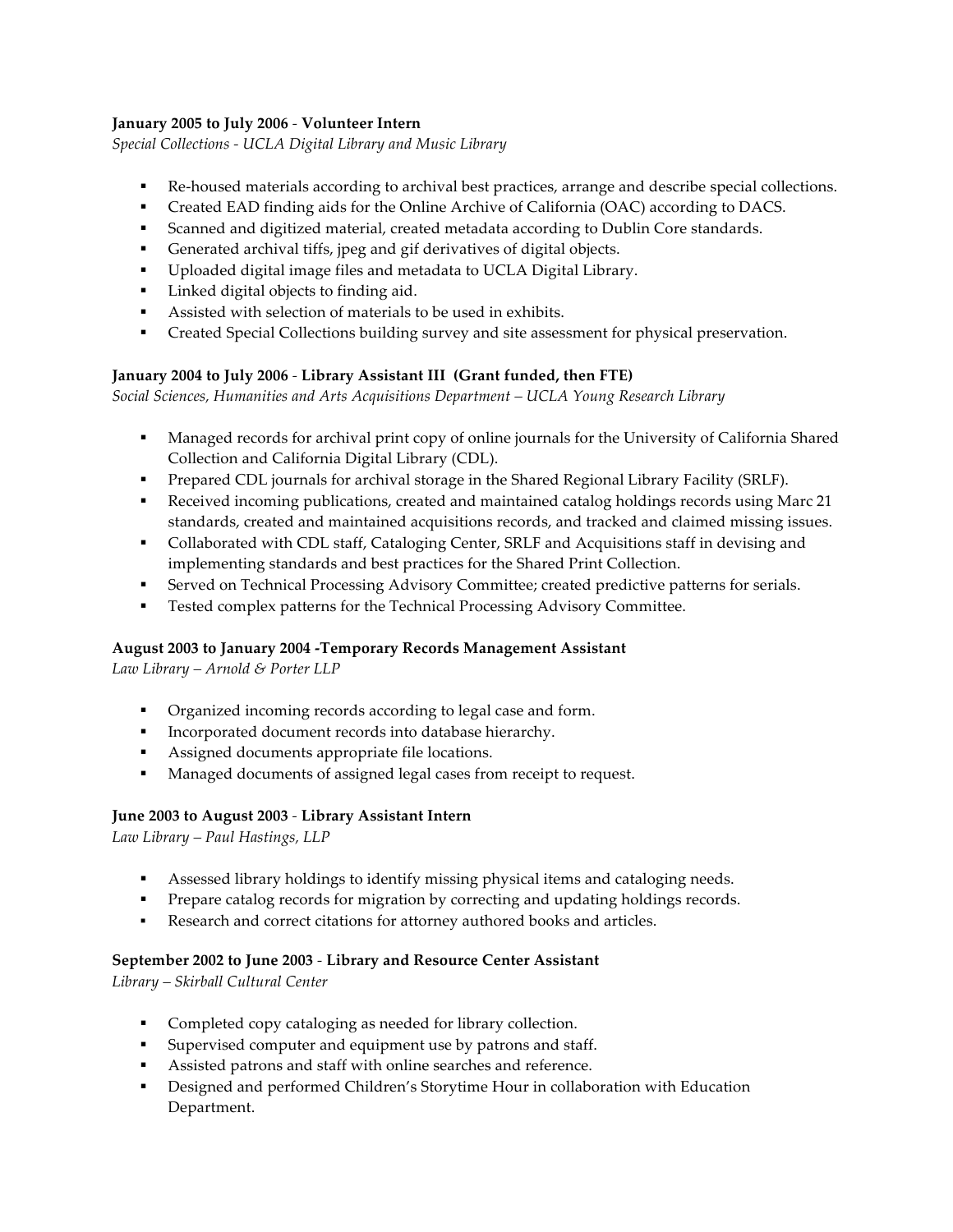# **Selected Presentations and Publications**

- § "Beyond the Sandbox: Student Scholarship, Digital Citizenship, and the Production of Knowledge." With Ben Hackenberger, Anna Kramer, and Char Miller forthcoming in "Scholarship in the Sandbox: Academic Libraries as Laboratories, Forums, and Archives for Student Work" (working title) Association of College and Research Libraries (2018) (Co-Editors: Amy S. Jackson and Cindy Pierard).
- § "Information Has Value: A View from Three Institutions*."* With Dani Brecher Cook and Jessica Davila Greene. California Conference on Library Instruction. San Francisco, CA (2017)
- § "The Undergraduate as Public Scholar: Digital Scholarship and Information Literacy**."** With Dani Brecher Cook and Jessica Davila Greene. Digital Initiatives Symposium. San Diego, CA (2017)
- § *"*Scalar, Tensor, and Ethics in Digital Asset Management*."* Oberlin Digital Scholarship Conference. St Paul, MN (2016)
- § *"*Publishing Undergraduate Scholarship: Should You Be Afraid?" Conference panel session, Library Publishing Forum (LPC). Denton, Texas (2016)
- § "A Collaborative Solution to Scholarly Publishing's Challenges: Building the Lever Press." Conference panel session, Library Publishing Forum (LPC). Denton, Texas (2016)
- § *"*Affecting Organizational Change and Connecting Subject Specialists with Scholarly Communication Roles and Responsibilities." With Natalie Tagge. Conference panel session, Advancing Research Communication & Scholarship (ARCS). Philadelphia (2015)
- § "Why Open Access?" in *"*Open Access Publishing in Mathematics: Who?, What?, Where?, Why?, and How?" Conference panel session, Mathematical Association of America, MathFest. Portland, OR (2014)
- § *"*New Directions for Digital Collections at Academic Libraries." NITLE webinar. (2014)
- § *"*Challenges, Pitfalls, Opportunities, and Successes in Sharing Undergraduate Research*."* Conference presentation, Digital Initiatives Symposium. San Diego (2014)
- § *"*Senior Theses and Undergraduate Research: How is Undergraduate Scholarship being Collected, Supported and Shared?" Conference presentation, USETDA Annual. Claremont, CA (2013)
- § *"*Digital Pedagogy Integrations," Faculty seminar. Pomona College, May 2012 and 2013
- § California ETD Interest Group: *"*What Do We Have in Common?" Statewide ETD Association Panel. USETDA Annual. Quincy, MA (2012)
- § "Library Publishing Services: Strategies for Success. Session 2: Technical Infrastructure*."* Invited presentation, Library-Based Publishing Workshop. University of Utah*,* (2011)
- § "Greater Reach for Your Research: A Discussion on Open Access for Senior Theses and Undergraduate Research*."* Panel presentation, International Open Access Week. Claremont, CA (2011)
- § *"*Publishing Opportunities @ The Library." Panel presentation, International Open Access Week panel. Claremont, CA (2010)
- § *"*Back Roads or Super Highway: Making Sure Your Collections Are Well Travelled." Invited presentation, CONTENT dm Southwestern Users Group Meeting. University of Houston, Texas (2011)
- § "The Academic Library as Publishing Agent: Showcasing Student, Faculty, and Campus Scholarship and Publications." Panel presentation, Association of College and Research Libraries. Seattle (2009)
- § "Getting the Word Out: Metadata Harvesters and Registries." Presentation, Western CONTENTdm Users Group 2nd Annual Meeting. Claremont, CA (2008)
- § "Consistent Metadata from Disparate Sources." Presentation, Western CONTENTdm Users Group 1st Annual Meeting. Reed College, Oregon (2007)